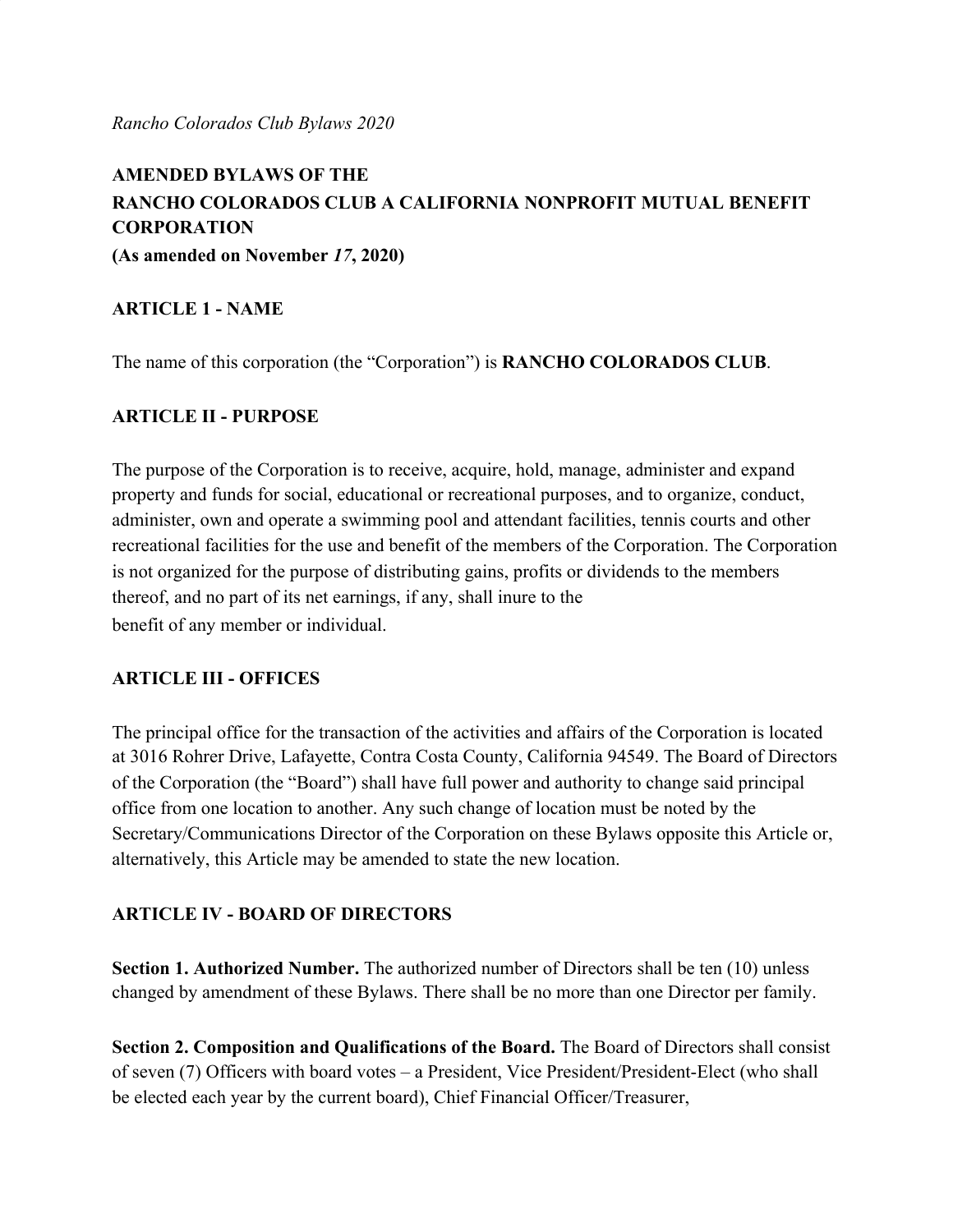Secretary/Communications Director, Swim Programs Director, Camp Rancho Director, and Tennis Board Director – and three (3) Board Members at Large, one (1) of which shall be the Membership Board Member and the other two (2) of which shall perform such duties as shall be determined by the incoming President annually.

**Section 3. Term of Office**. Each Board Member at Large and each Officer/Board Member shall be elected for a regular one year term that aligns with the FYE, subject to Section 6 of this Article. All terms shall start on February 1st and end on January 31st. Except as otherwise provided in the Corporation's Articles or these Bylaws, each Director shall hold office until the expiration of the term for which elected and until a successor has been elected.

**Section 4. Nomination.** The Board of Directors shall, prior to the Annual Meeting each year, nominate at least one member to each elected office that will expire on January 31st of the following year. At the meeting of the members for purposes of electing Directors, any member present at the meeting may place names in nomination. No member may be nominated for election to office unless he/she is present at any meeting at which he/she is nominated, or his/her written consent has been obtained prior to such meeting.

**Section 5. Election.** The election of Directors shall take place at the regular annual meeting of the general membership of the Corporation to be held in January of each year. The Board of Directors shall establish rules for the conduct of such elections which shall provide at least:

- **(a)** A reasonable means for the membership to nominate additional persons for election as Directors:
- **(b)** A reasonable opportunity for a nominee to communicate to the members the nominee's qualifications and the reasons for the nominee's candidacy;
- **(c)** A reasonable opportunity for all nominees to solicit votes; and
- **(d)** A reasonable opportunity for all members to choose among the nominees. Each nominee for the position of Director shall be voted on and the nominated individuals, ranked in order of total votes shall be elected as Directors until all positions as Directors are filled. In the event of a tie vote, all nominees involved in the tie vote shall be subject to another vote(s) until the tie is broken.

**Section 6. Limitation of Terms.** No person shall serve more than eight (8) consecutive years as a Director; however, no Director may serve in the same capacity as an officer or designated Director for more than four (4) consecutive years. Partial terms of less than one year shall be counted as one year.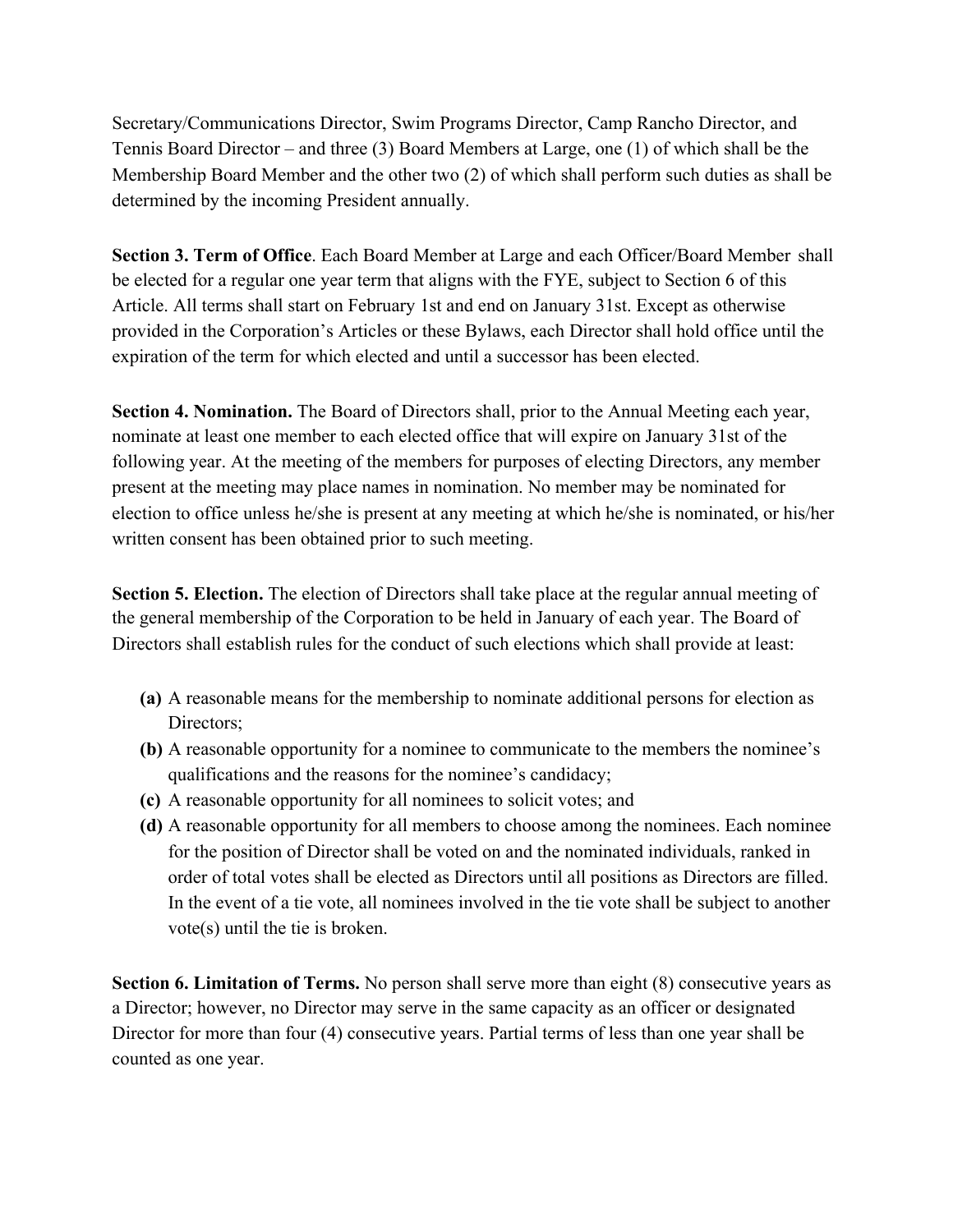**Section 7. Vacancies.** A vacancy or vacancies on the Board of Directors shall occur in the event of: (a) the death or resignation of any Director; (b) the declaration by resolution of the board of a vacancy in the office of a Director who has been convicted of a felony or declared of unsound mind by a court order; (c) the vote of the members to remove any Director(s); (d) an increase in the authorized number of Directors; or (e) a failure of the members, at any meeting of the members at which any Director or Directors are to be elected, to elect the number of Directors required to be elected at that meeting.

**Section 8. Removal of Director For Cause.** The Board of Directors may declare vacant the office of any Director who (a) has been declared of unsound mind by a final order of court, (b) has been convicted of a felony, or (c) fails to attend three (3) consecutive Board meetings or (d) does not conduct the duties of their office (based on at least two thirds (2/3) of a quorum of the Board of Directors).

**Section 9. Removal of Director Without Cause.** Any and all Directors may be removed without cause if the removal is approved by a vote of at least two thirds (2/3) of the members in good standing, or at least two thirds  $(2/3)$  of a quorum of members at a membership meeting as specified in Article VII, Section 7, of these Bylaws.

**Section 10. Resignation of Directors.** Any Director may resign by giving written notice to the President, Secretary/Communications Director or the Board of Directors of the Corporation. The resignation shall be effective when the notice is given unless it specifies a later time for the resignation to become effective. If a Director's resignation is effective at a later time, the Board may elect a successor to take office as of the date when the resignation becomes effective.

**Section 11. Vacancies Filled By the Board.** Except for a vacancy created by the removal of a Director by the members, vacancies on the Board may be filled by approval of the Board or, if the number of Directors then in office is less than a quorum, by (a) the unanimous written consent of the Directors then in office, (b) the affirmative vote of a majority of the Directors then in office at a meeting held pursuant to notice or waivers of notice complying with section 7211 of the California Nonprofit Mutual Benefit Corporation Law, or (c) a sole remaining Director. Each person so appointed to fill a vacancy on the Board shall hold office until the expiration of the then current term.

**Section 12. Vacancies Filled By the Members.** The members may elect a Director or Directors at any time to fill any vacancy or vacancies not filled by the Directors by a vote of at least two thirds  $(2/3)$  of the members in good standing, or at least two thirds  $(2/3)$  of a quorum of members at a membership meeting as specified in Article VII, Section 7, of these Bylaws. Each person so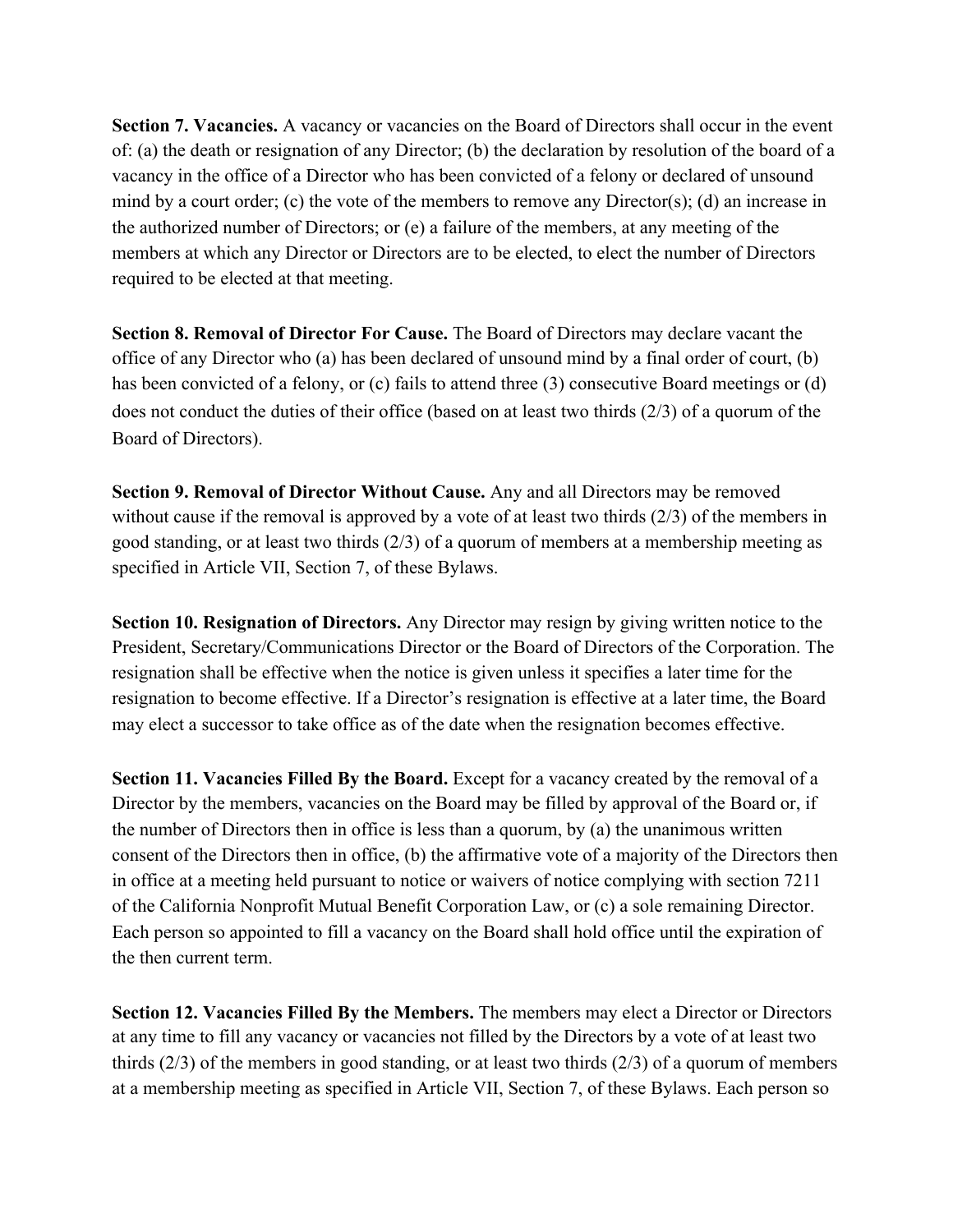elected to fill a vacancy on the Board shall hold office until the expiration of the then current term.

**Section 13. General Powers of the Board.** Subject to the provisions and limitations of the California Nonprofit Mutual Benefit Corporation Law and any other applicable laws, and subject to any limitations of the Articles of Incorporation or these Bylaws regarding actions that require approval of the members, the Corporation's activities and affairs shall be conducted, and all corporate powers shall be exercised, by or under the direction of the Board.

**Section 14. Specific Powers of the Board.** Without prejudice to the general powers set forth in Section 13 of this Article, but subject to the same limitations, the Board shall have the power:

- **(a)** To call special meetings of the Board of Directors or of the general public membership;
- **(b)** To appoint from time to time such committees as it may deem necessary to enhance the general welfare of the Corporation;
- **(c)** To enter into such contracts and obligations as it shall in its discretion deem necessary to accomplish the purpose of the Corporation; and
- **(d)** To recommend amendments to these Bylaws, as necessary, all pursuant to these Bylaws.
- **(e)** To hire and fire all employees including Swim Coach, Tennis Coach, Camp Rancho Program Director with the recommendation and collaboration of each Director. Each Director / Subcommittee will facilitate a search for the candidate and work with the board on hiring the appropriate coach / camp director.
- **(f)** To review and approve employment contracts and financials for any and all committees.

#### **ARTICLE V - COMMITTEES OF THE BOARD OF DIRECTORS**

**Section 1. Creation and Powers.** The Board, by resolution adopted by a majority of the Directors then in office, may create one or more committees, each consisting of two or more Directors and no one who is not a Director, to serve at the discretion of the Board. Appointments to committees of the Board shall be by majority vote of the Directors then in office. The Board may appoint one or more Directors as alternate members of any such committee, who may replace any absent member at any meeting. Any such committee shall have all the authority of the Board, to the extent provided in the Board resolution, except that no committee may:

- **(a)** Take any final action on any matter that, under the California Nonprofit Mutual Benefit Corporation Law, also requires approval of the members or approval of a majority of all members;
- **(b)** Fill vacancies on the Board or any authorized committee of the Board;
- **(c)** Amend or repeal Bylaws or adopt new Bylaws;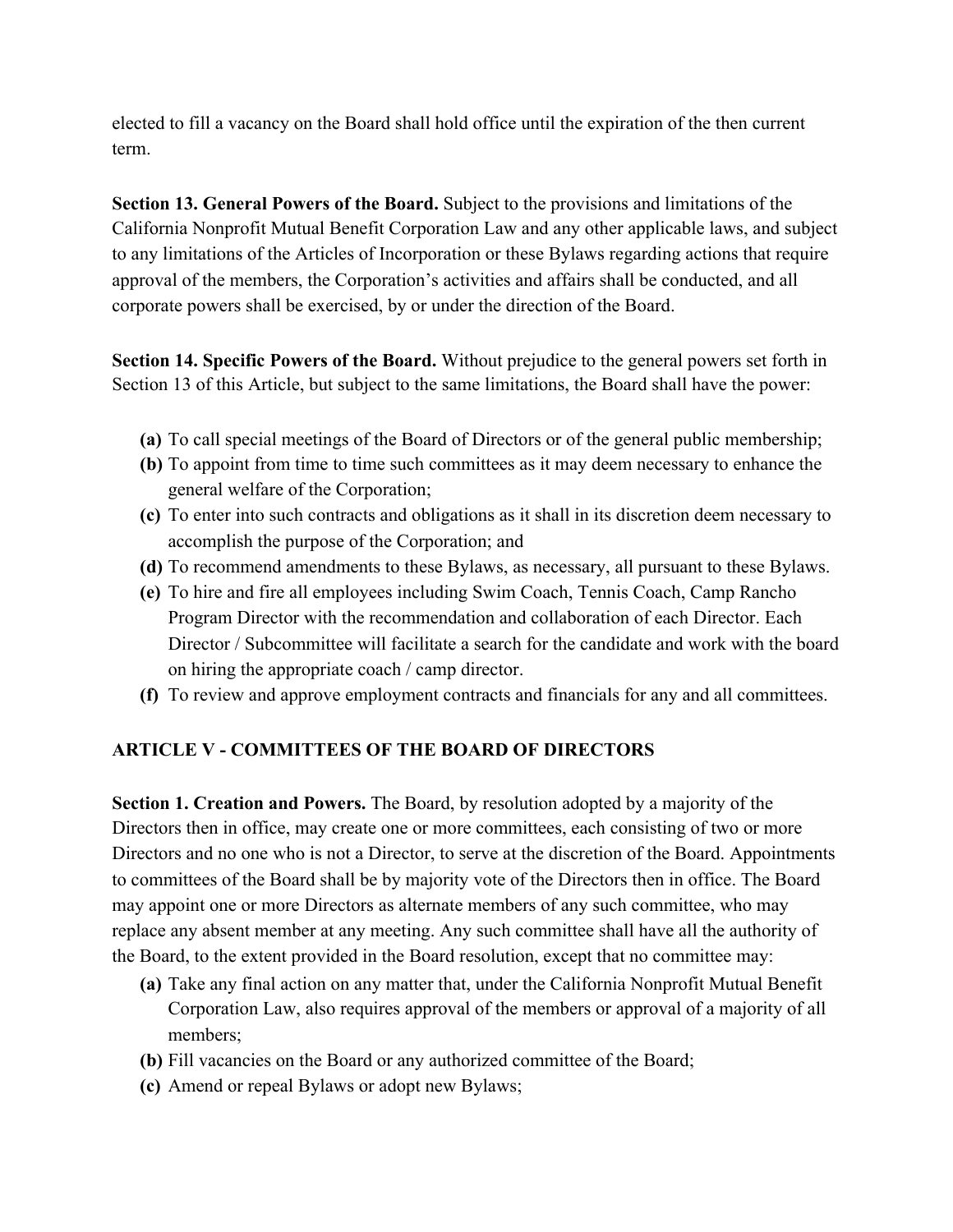- **(d)** Amend or repeal any resolution of the Board that by its express terms is not so amendable or repealable; or
- **(e)** Create any other committees of the Board or appoint members of committees of the Board.

**Section 2. Meetings and Action of Committees.** Meetings and actions of committees of the Board shall be governed by, held, and taken under the provisions of these Bylaws concerning meetings and other Board actions, except that the time for general meetings of such committees and the call of special meetings of such committees may be set either by Board resolution or, if none, by resolution of the committee. Minutes of each meeting shall be kept and shall be filed with the corporate records. The Board may adopt rules for the governance of any committee as long as the rules are consistent with these Bylaws. If the Board has not adopted such rules, the committee may do so.

#### **ARTICLE VI - OFFICERS**

**Section 1. Officers.** The officers of the Corporation shall consist of a President, Vice President/President-Elect, Secretary/Communications Director, Chief Financial Officer/Treasurer, Swim Programs Director, Camp Rancho Director and Tennis Board Director. The Corporation, at the Board's discretion, may also have one or more Vice Presidents, one or more Assistant Secretaries, one or more Assistant Treasurers, and such other officers as may be appointed pursuant to Section 4 of this Article.

**Section 2. Nomination of Officers.** The Board of Directors shall, prior to the Annual Meeting each year, nominate one or more members for the offices of President, Vice President/President-Elect, Secretary/Communications Director, Chief Financial Officer/Treasurer, Swim Programs Director, Camp Rancho Director, and Tennis Board Director to be voted upon by the members at the annual meeting. At the meeting of the members for purposes of electing officers, further nominations by the members shall be permitted. No person shall hold more than one office concurrently.

**Section 3. Election of Officers.** Officers of the Corporation shall be elected for a regular term of one (1) year. Election of the President, Vice President/President-Elect, Secretary/Communications Director, Chief Financial Officer/Treasurer, Swim Programs Director, Camp Rancho Director, and Tennis Board Director shall take place at the regular annual meeting of the general membership of the Corporation to be held in January of each year. All persons elected must be members in good standing of the Corporation. Each officer of the Corporation shall have the authority and duties customarily associated with his office, together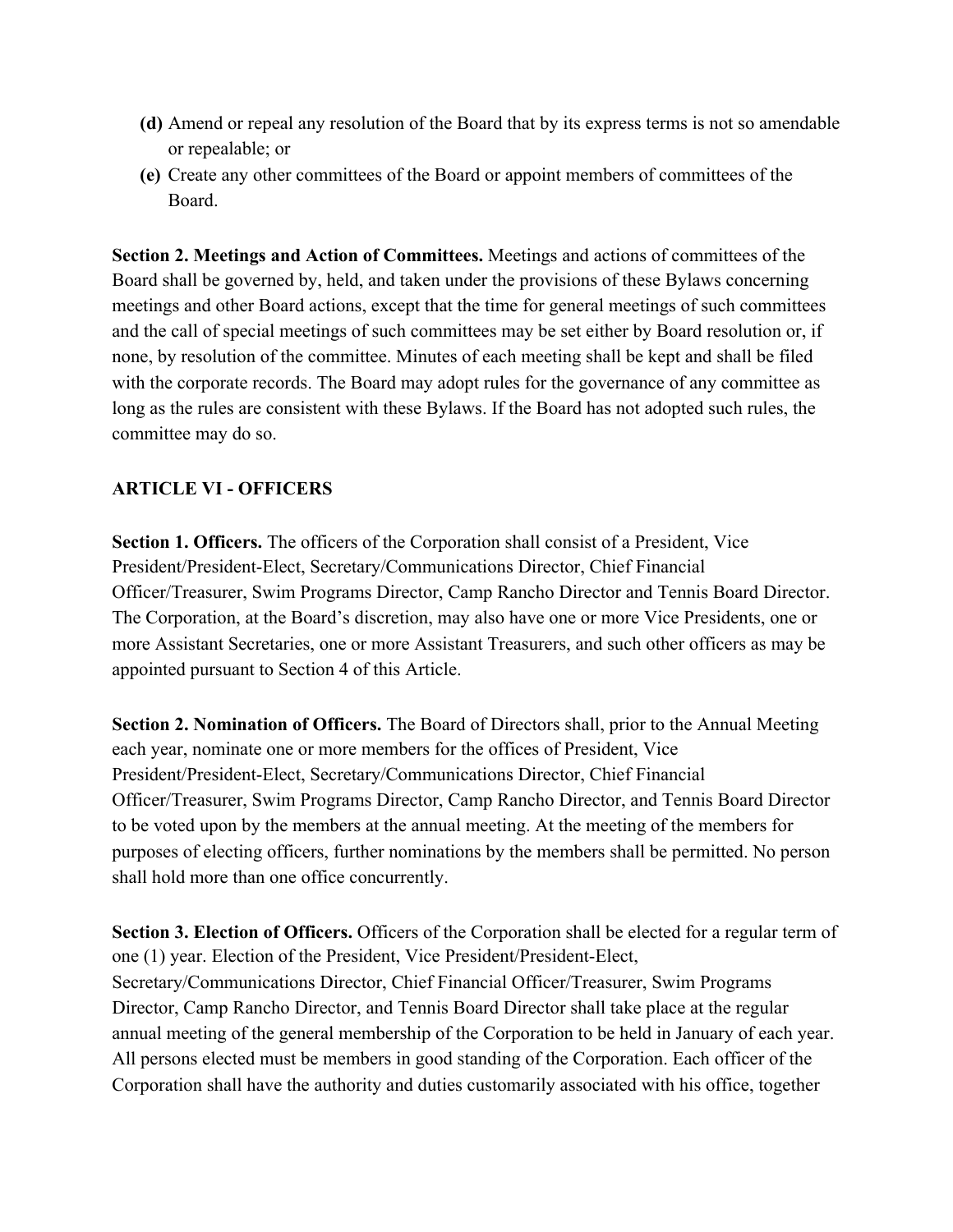with such other duties as shall be delegated to or placed upon him by the general membership. In the event two officers choose to share a position as Co-Directors, they shall be granted 1 consolidated vote.

**Section 4. Appointment of Other Officers.** The Board may appoint and authorize the President or another officer to appoint any other officers that the Corporation may require. Each appointed officer shall have the title and authority, hold office for the period, and perform the duties specified in the Bylaws and established by the Board.

**Section 5. Resignation of Officers.** An officer may resign at any time by giving written notice to the Board. The resignation shall take effect on the date the notice is received or at any later time specified in the notice. Unless otherwise specified in the notice, the resignation need not be accepted to be effective.

#### **Section 6. Responsibilities of Officers.**

- **(a) President.** Subject to the control of the Board, the President shall be the general manager and chief executive officer of the Corporation and shall supervise, direct and control the corporation's activities, affairs and officers. The President shall preside at all meetings of the Board and of the members. The President shall have such other powers and duties as the Board or the Bylaws may require, including, without limitation, the power to sign, on behalf of the Corporation, contracts and other instruments that have first been approved by the Board.
- **(b) Vice President/President-Elect.** The Vice President/President-Elect, in the absence or inability of the President to serve, shall exercise all the authority and perform all duties granted to, and be subject to all restrictions imposed upon, the President, by law or by these Bylaws.

The Primary responsibility of the Vice President/President-Elect is to become familiar with the operation of the Corporation, the Board, and the responsibilities of the President. The Vice President/President-Elect may, however, also choose to assume additional responsibilities during his term in office. Prior service as Vice President/President-Elect is not a requirement for becoming President of the Corporation. To become President in a future term, the Vice President/President-Elect must be duly elected as President by the membership at the annual membership meeting held in November of each year.

**(c) Secretary/Communications Director.** The Secretary/Communications Director shall keep or cause to be kept, at the Corporation's principal office or such other place as the Board may direct, a book of minutes of all meetings, proceedings, and actions of the Board, of any committees of the Board, and of members' meetings. The minutes of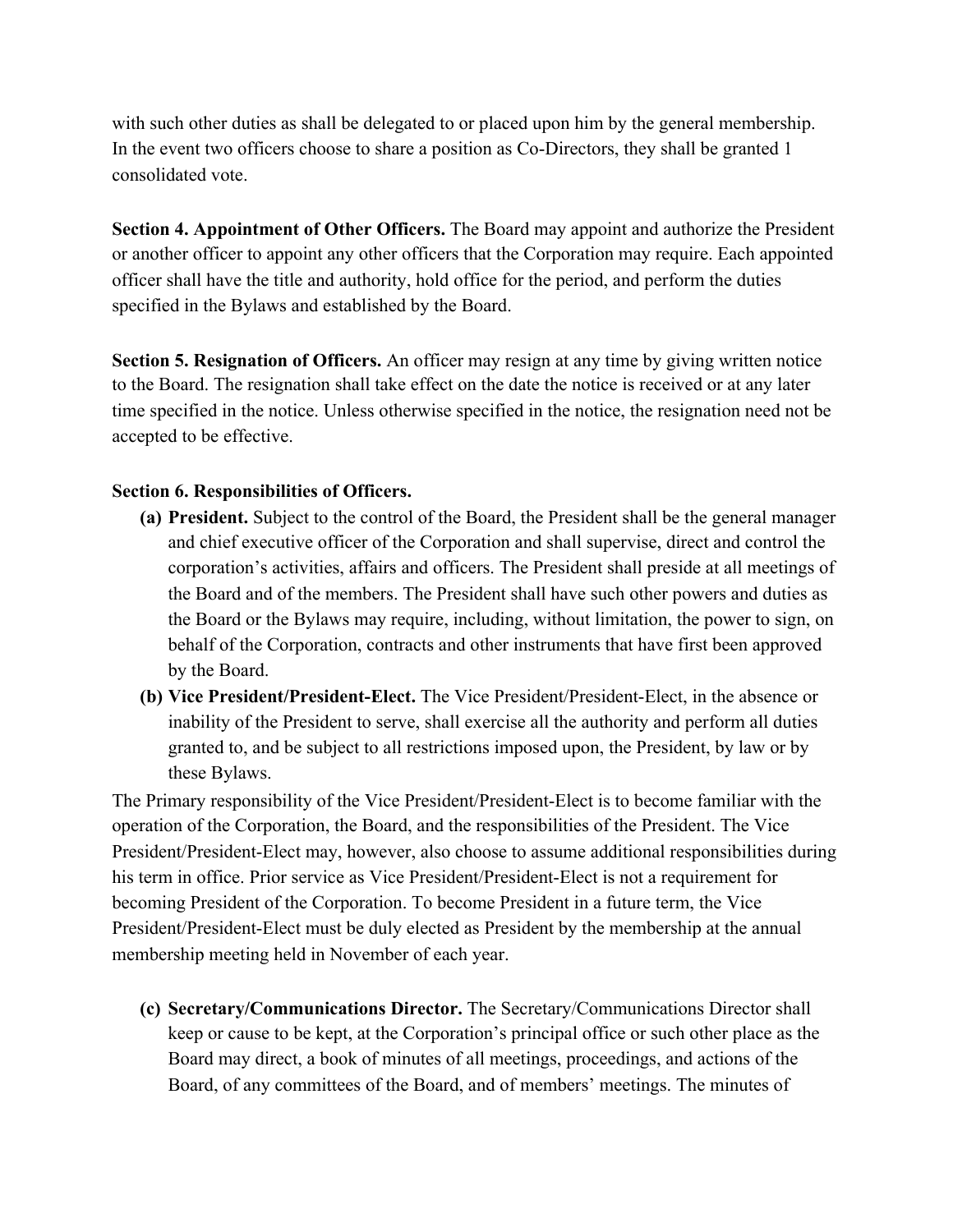meetings shall include the time and place that the meeting was held; whether the meeting was annual, general, or special, and, if special, how authorized; the notice given; the names of persons present at Board and committee meetings; and the number of members present or represented at members' meetings.

The Secretary/Communications Director shall have the power to sign, on behalf of the Corporation, contracts and other instruments that have first been approved by the Board and shall have such other powers and perform such other duties as the Board or these Bylaws may require.

The Secretary/Communications Director shall keep or cause to be kept at the principal office of the Corporation, a copy of the Corporation's Articles of Incorporation and Bylaws, as amended to date, which shall be open to inspection by the members at all reasonable times during office hours, and shall keep the corporate seal, if any, in safe custody. The Secretary/Communications Director shall also keep or cause to be kept, at the Corporation's principal office or a place determined by resolution of the Board, a record of the Corporation's members, showing each member's name and address.

The Secretary/Communications Director shall give, or cause to be given, notice of all meetings of members, of the Board, and of committees of the Board, that these Bylaws require to be given. The Secretary/Communications Director shall also be responsible for coordinating the dissemination of information to members via regular mail and/or email.

**(d) Chief Financial Officer/Treasurer.** The Chief Financial Officer/Treasurer shall keep and maintain, or cause to be kept and maintained, adequate and correct books and accounts of the Corporation's properties and transactions. The Chief Financial Officer/Treasurer shall send, or cause to be given, to the members and Directors such financial statements and reports as are required to be given by law, by these Bylaws, or by the Board. The books of account of the Corporation shall be open to inspection by any Director at all reasonable times. The Chief Financial Officer/Treasurer shall cause the books of the Corporation to be audited once annually in a manner prescribed by the **Board** 

The Chief Financial Officer/Treasurer shall: (i) deposit or cause to be deposited all money and other valuables in the name and to the credit of the Corporation with such depositories as the Board may designate; (ii) maintain separate savings and checking accounts in the name of the Corporation, from which withdrawals in amounts greater than an amount specified by the Board shall require the signature of any two (2) officers of the Corporation or such other parties as the Board may authorize in writing from time to time; (iii) disburse the Corporation's funds and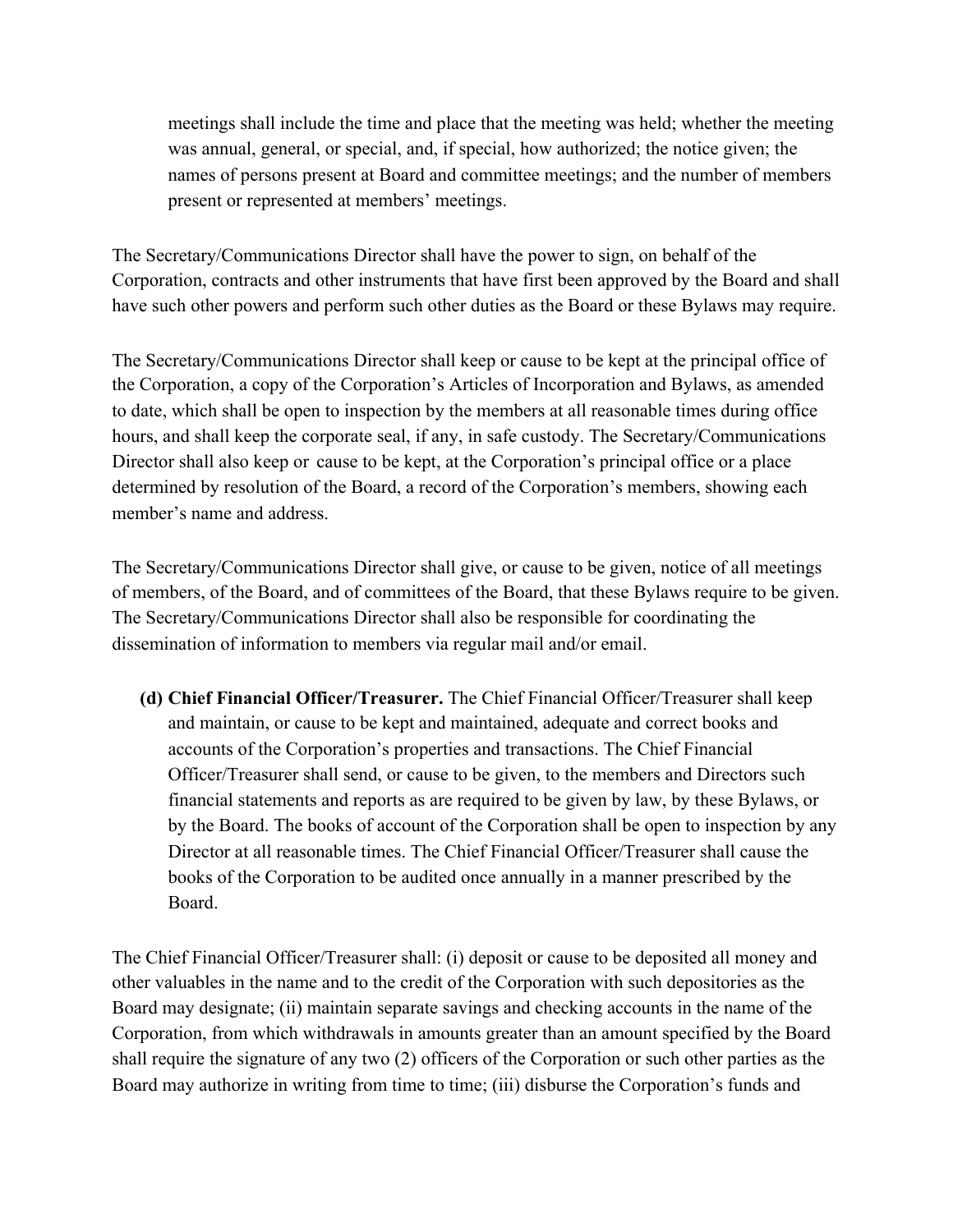effect payment of obligations of the Corporation as directed by the Board; (iv) render to the President and the Board, when requested, an account of all transactions and of the financial condition of the Corporation; (v) make a report of the Corporation's financial condition at each regular annual meeting of the membership and submit such report in writing to the Secretary/Communications Director to be entered into the minutes of such meeting; and (vi) have such other powers and perform such other duties as the Board or these Bylaws may require.

The Chief Financial Officer/Treasurer shall be the custodian of all tax papers, insurance policies, licenses, permits, and other papers belonging to the Corporation and shall file all tax data and returns for the Corporation with the proper authorities.

- **(e) Swim Programs Director.** The Swim Programs Director shall be the general manager of the Corporation's Swim Team program and shall supervise, direct and control the Corporation's activities and affairs with regard to the Swim Team. The Swim Programs Director shall form a Swim Team Subcommittee consisting of three members who are not required to be Board members to administer the Swim Team program. The Swim Programs Director shall chair the Swim Team Subcommittee and shall represent the Subcommittee and report its actions to the Board. Such Subcommittee members shall include: one (1) Swim Team Meet Coordinator, one (1) Swim Team Activities Coordinator, and one (1) Swim Team Treasurer. The specific responsibilities of each of the Swim Team Subcommittee members shall be determined by the Swim Programs Director on an annual basis.
- **(f) Tennis Board Director.** The Tennis Board Director shall be the general manager of the Corporation's tennis programs and shall supervise, direct and control the Corporation's activities and affairs with regard to tennis programs. The Tennis Board Director shall form a Tennis Programs Subcommittee consisting of the Tennis Board Director, the Tennis Director of Programs currently contracted with the club, and 3 additional members who are not required to be Board members to administer the Corporation's tennis programs. The Tennis Board Director shall chair the Tennis Team Subcommittee and shall represent the Subcommittee and report its actions to the Board. Such Subcommittee members shall include: one (1) Junior Tennis Team Coordinator, one (1) Women's Tennis Team Coordinator, one (1) Men's Tennis Team Coordinator. The responsibilities of each of the Tennis Programs Subcommittee members will be determined by the Tennis Board Director on an annual basis.
- **(g) Membership Director.** The Membership Director shall facilitate the transfer of memberships between those looking to leave and join the Club, which includes maintaining the 'Wait List' and 'Sell List'.
- **(h) Camp Rancho Director.** The Camp Rancho Director shall be the general manager of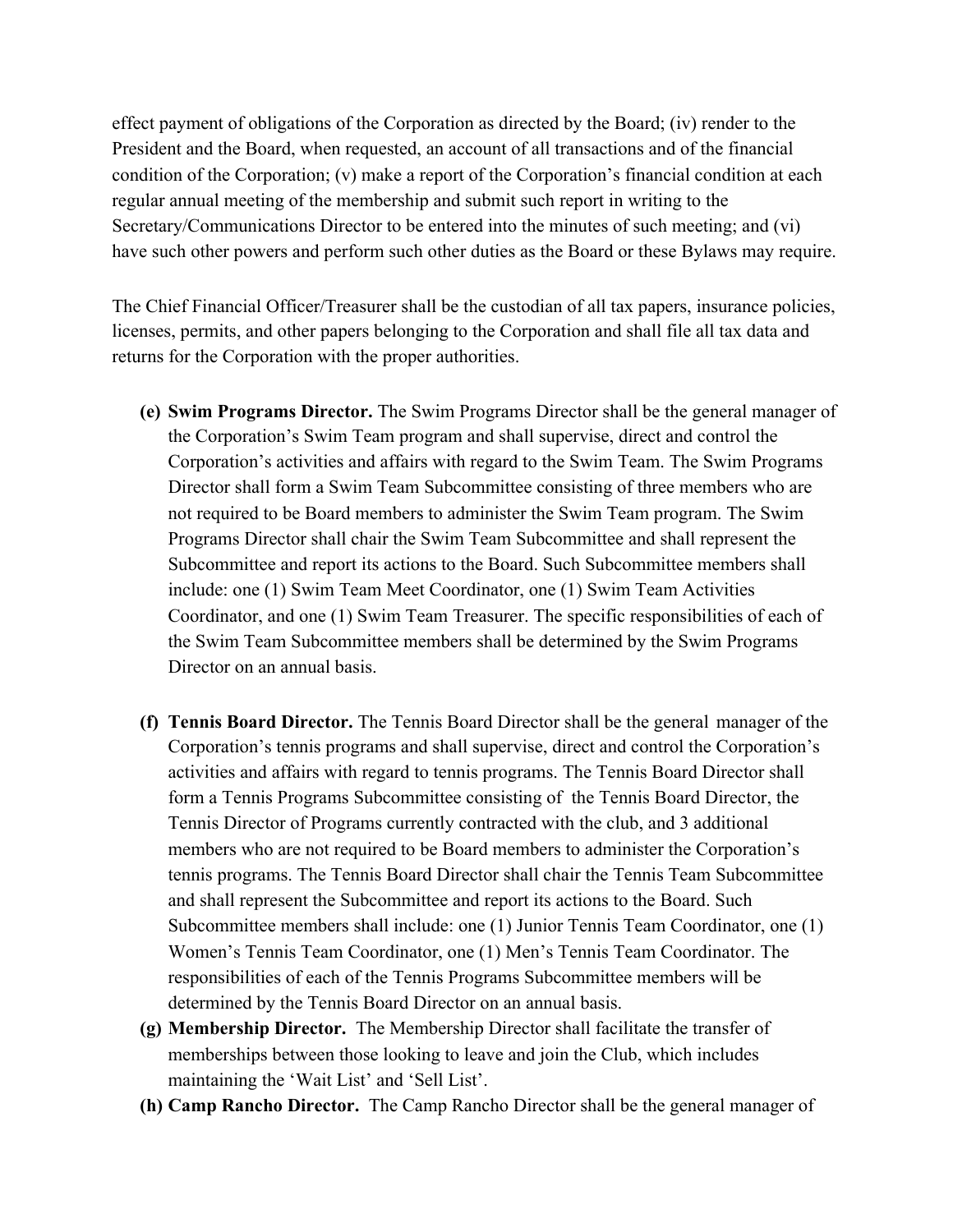the Corporation's camp program and shall supervise, direct and control the Corporation's activities and affairs with regard to the camp program. The Camp Director shall be responsible for hiring and managing the on-site Camp Director and will oversee the hiring process of camp counselors. The Camp Rancho Director shall act as a liason to the hired Camp Director with regards to needs and coordination with other summer recreational programs.

#### **ARTICLE VII - MEMBERSHIP MEETINGS**

**Section 1. Annual Membership Meeting.** An annual meeting of the general membership of the Corporation shall be held during the *month of January* of each calendar year at such date, time and place as shall be designated by the Board of Directors. At the meeting, Directors shall be elected and other proper business may be transacted, subject to the provisions of these Bylaws.

**Section 2. Special Membership Meetings.** The Board or the President, or five percent (5%) or more of the membership in good standing, may call a special meeting of the members for any lawful purpose at any time. A special meeting called by any person entitled to call a meeting (other than the Board) shall be called by written request, specifying the general nature of the business proposed to be transacted, and submitted to the President, Vice President or Secretary/Communications Director of the Corporation. The officer receiving the request shall cause notice to be given promptly to the members entitled to vote, pursuant to this Article, stating that a meeting will be held at a specified time and date fixed by the Board, provided, however, that the meeting date shall be at least thirtyfive (35) but not more than ninety (90) days after receipt of the request. If notice is not given within twenty (20) days after the request is received, the person or persons requesting the meeting may give the notice. Nothing in this Section shall be construed as limiting, fixing, or affecting the time at which a meeting of members may be held when the meeting is called by the Board.

**Section 3. General Notice Requirements.** Whenever members are required or permitted to take any action at a meeting, a written notice of the meeting shall be given pursuant to this Article VII, to each member entitled to vote at that meeting. The notice shall specify the place, date and hour of the meeting. For the annual meeting, the notice shall state the matters that the Board, at the time notice is given, intends to present for action by the members. For a special meeting, the notice shall state the general nature of the business to be transacted. The notice of any meeting at which Directors are to be elected shall state the intention to conduct such an election.

**Section 4. Notice of Certain Agenda Items.** Approval by the members of any of the following proposals, other than by unanimous approval by those entitled to vote, is valid only if the notice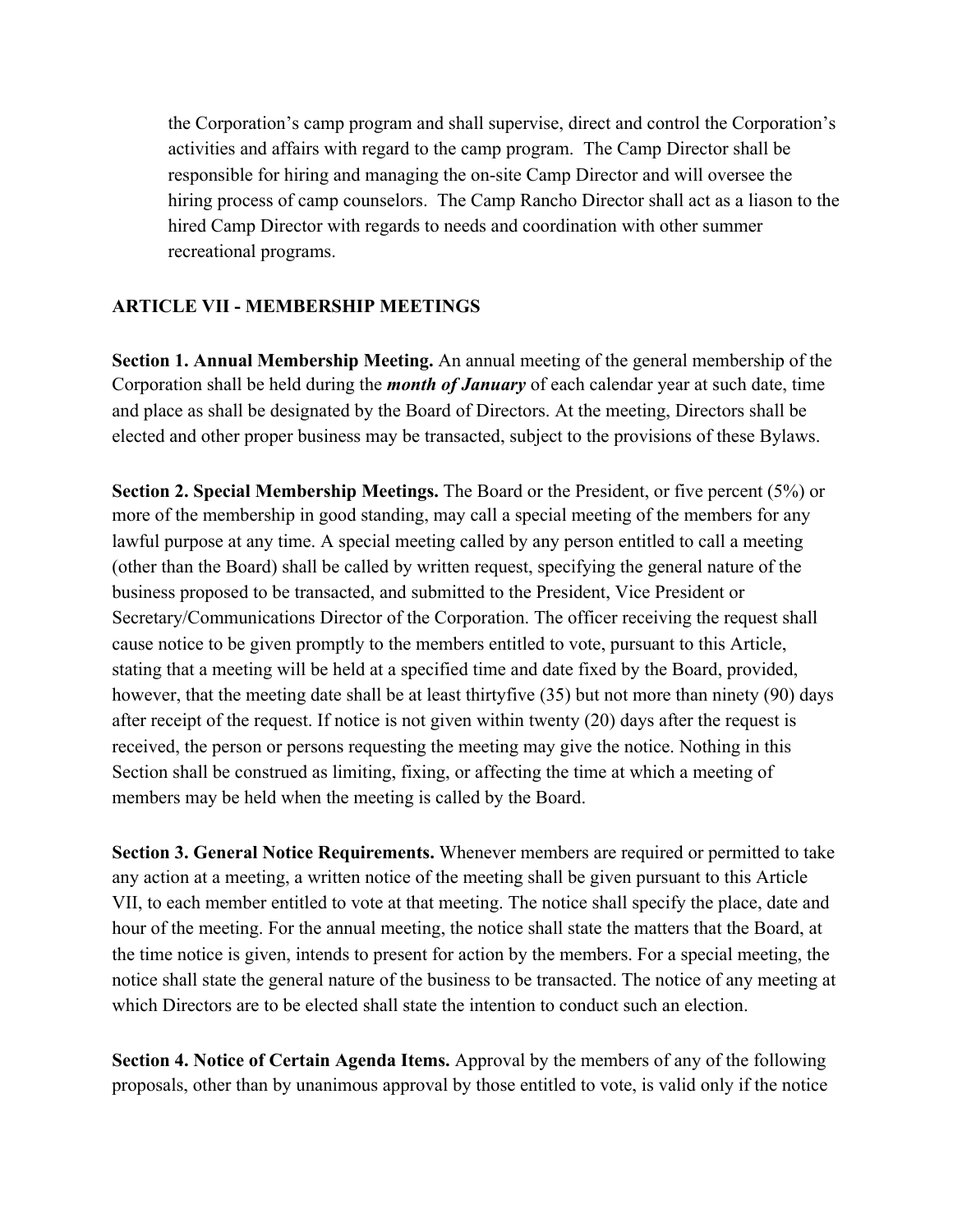or written waiver of notice states the general nature of the proposal or proposals to (a) remove a Director without cause, (b) fill vacancies on the Board, (c) amend the Corporation's Articles of Incorporation, or (d) elect to wind up and dissolve the Corporation.

**Section 5. Manner of Giving Notice.** Notice of any meeting of members shall be in writing and shall be given at least ten (10) but no more than ninety (90) days before the meeting date. The notice shall be given either personally or by first class, registered, or certified mail, or by other means of written communication (including electronic mail), charges prepaid, and shall be addressed to each member entitled to vote, at the address of that member as it appears on the books of the Corporation or at the address given by the member to the Corporation for purposes of notice.

**Section 6. Affidavit of Mailing Notice.** An affidavit of mailing of any notice of any members' meeting, or of the giving of such notice by other means, may be executed by the Secretary/Communications Director of the Corporation and, if so executed, shall be filed and maintained in the Corporation's minute book. This includes electronic communication such as emailing of the notice.

**Section 7. Quorum for Membership Meetings.** Not less than ten percent (10%) of the general membership in good standing shall constitute a quorum for the transaction of business at any meeting of members. If, however, the attendance at any general or annual meeting, whether in person or by proxy, is less than one third of the membership, the members may vote only on matters as to which notice of their general nature was given under Section 4 of this Article VII. Except as otherwise required by law, the Articles of Incorporation, or these Bylaws, the members present at a duly called or held meeting at which a quorum is present may continue to transact business until adjournment, even if enough members have withdrawn to leave less than a quorum, if any action taken (other than adjournment) is approved by at least a majority of the members required to constitute a quorum. In the absence of a quorum, the meeting shall have no authority except to adjourn until such time as may be deemed proper by the members present.

#### **ARTICLE VIII - BOARD MEETINGS**

**Section 1. Place of Meeting.** Meetings of the Board of Directors shall be held at any place that has been designated by resolution of the Board or in the notice of the meeting or, if not so designated, at the principal office of the Corporation.

**Section 2. Regular Meetings.** Immediately after each annual meeting of the members, the Board shall hold a general meeting for purposes of organization, election of officers, and transaction of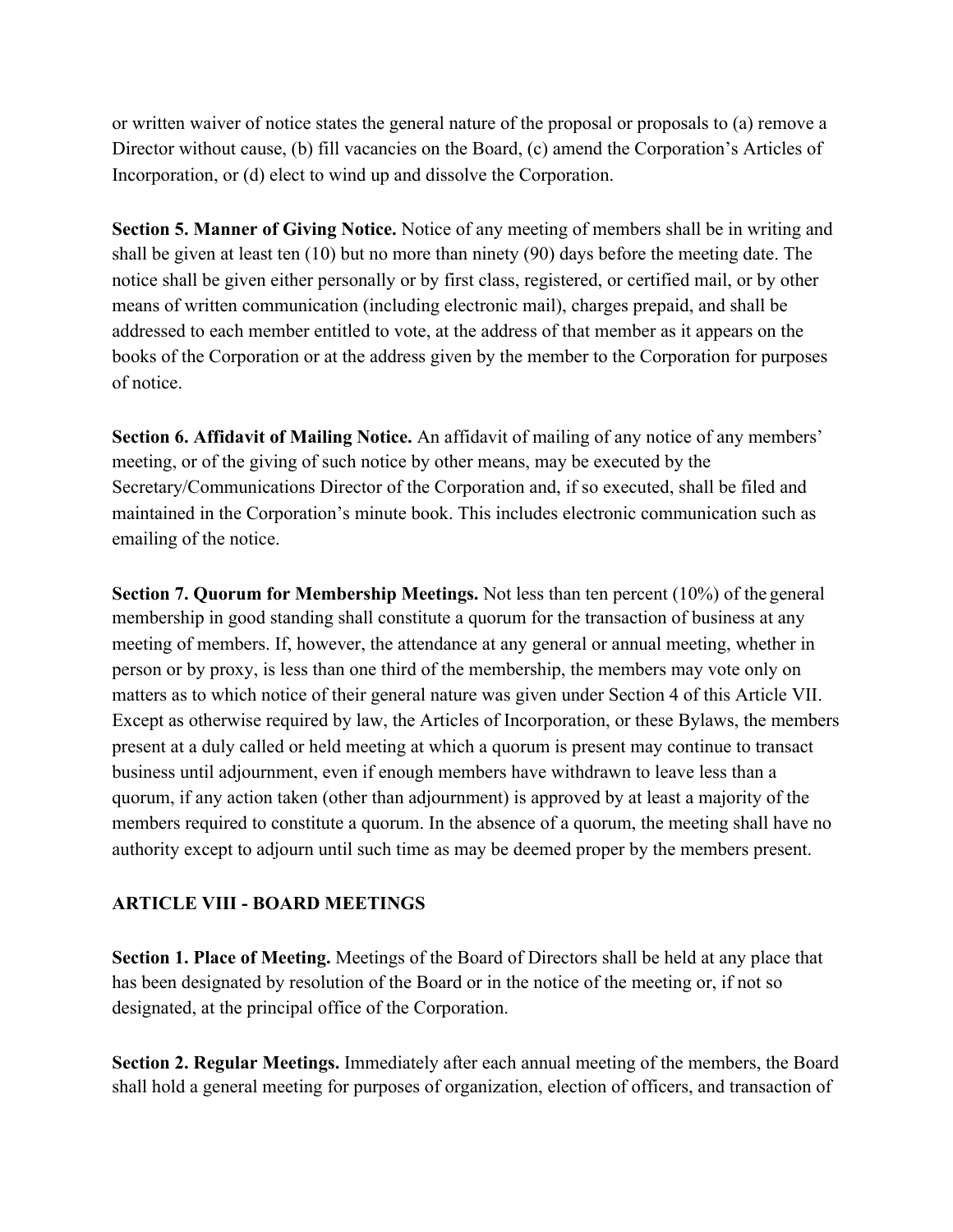other business. Notice of this meeting is not required. Other regular meetings of the Board may be held without notice at such time and place as the Board may fix from time to time. The Board shall hold at least four regular meetings each year.

**Section 3. Special Meetings of the Board; Notice.** Special meetings of the Board for any purpose may be called at any time by the President, or any three (3) Directors. Notice of the time and place of special meetings shall be given to each Director by: (a) personal delivery of written notice; (b) first class mail, postage prepaid; (c) telephone, including a voice messaging system, text message, or other system or technology designed to record and communicate messages, either directly to the Director or to a responsible person at the Director's office or home who would reasonably be expected to communicate that notice promptly to the Director; (d) electronic mail; or (e) other electronic means. All such notices shall be given or sent to the Director's address, including email address, or telephone number as shown on the Corporation's records. Notices sent by first class mail shall be deposited in the United States mail at least four (4) days before the time set for the meeting. Notices given by personal delivery, telephone, text message, or electronic mail shall be delivered, telephoned, text messaged or emailed, respectively, at least forty eight (48) hours before the time set for the meeting. The notice shall state the time of the meeting and the place, if the place is other than the corporation's principal office. The notice need not specify the purpose of the meeting.

**Section 4. Quorum for Board Meetings.** A majority of the authorized number of Directors shall constitute a quorum for the transaction of any business except adjournment. Every action taken or decision made by a majority of the Directors present at a duly held meeting at which a quorum is present shall be the act of the Board. A meeting at which a quorum is initially present may continue to transact business, despite the withdrawal of Directors, if any action taken or decision made is approved by at least a majority of the required quorum for that meeting.

**Section 5. Participation in Board Meetings by Telephone or Other Telecommunications Equipment.** Any board meeting may be held by conference telephone call, video screen communication, or other communications equipment. Participation in a meeting under this Section shall constitute presence in person at the meeting if all of the following apply: (a) each member participating in the meeting can communicate concurrently with all other members; (b) each member is provided the means of participating in all matters before the Board, including the capacity to propose, or to interpose an objection to, a specific action to be taken by the Corporation; and (c) the Board has adopted and implemented a means of verifying both of the following: (i) a person participating in the meeting is a Director or other person entitled to participate in the Board meeting; and (ii) all actions of or votes by the Board are taken or cast only by the Directors and not by persons who are not Directors.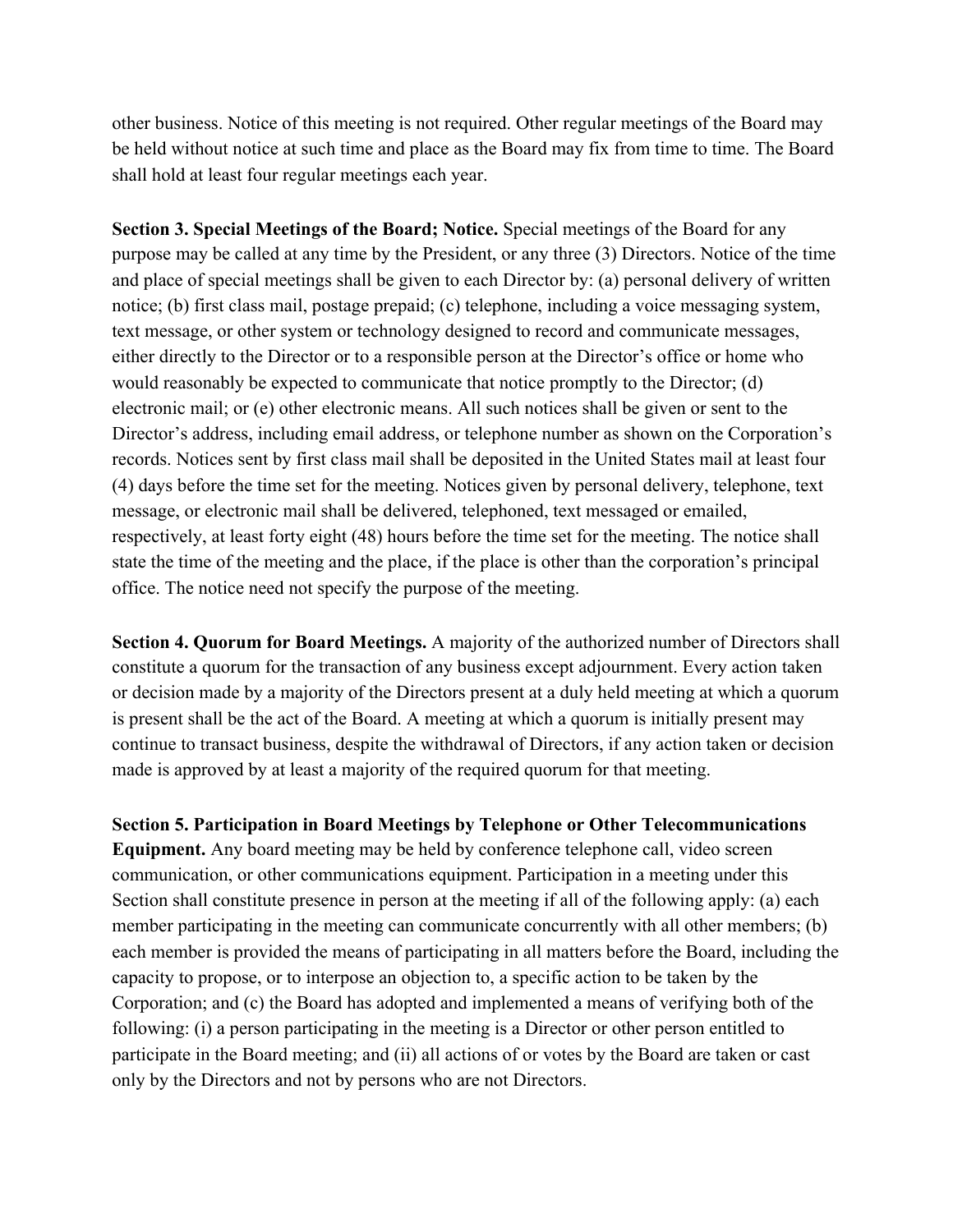**Section 6. Waiver of Notice of Board Meetings.** Notice of a meeting need not be given to any Director who, either before or after the meeting, signs a waiver of notice, a written consent to the holding of the meeting, or an approval of the minutes of the meeting. The waiver of notice or consent need not specify the purpose of the meeting. All such waivers, consents, and approvals shall be filed with the corporate records or made a part of the minutes of the meetings. Notice of a meeting need not be given to any Director who attends the meeting and who, before or at the beginning of the meeting, does not protest the lack of notice to him.

**Section 7. Adjournment of Board Meetings.** A majority of the Directors present, whether or not a quorum is present, may adjourn any Board meeting to another time and place. Notice of the time and place of holding an adjourned meeting need not be given unless the original meeting is adjourned for more than twenty four (24) hours. If the original meeting is adjourned for more than twenty four (24) hours, notice of any adjournment to another time or place shall be given before the time of the adjourned meeting to the Directors who were not present at the time of the adjournment.

**Section 8. Action Without a Board Meeting.** Any action that the Board is required or permitted to take may be taken without a meeting if all members of the Board consent in writing to the action. Such action by written consent shall have the same force and effect as any other validly approved action of the Board. All such consents shall be filed with the minutes of the proceedings of the Board.

#### **ARTICLE IX - MEMBERSHIP**

**Section 1. Class and Qualifications.** The Corporation shall have one (1) class of members (also at times referred to as a "membership" or "memberships"). The total number of memberships shall not exceed two hundred seventy five (275). Any person dedicated to the purposes of the Corporation and residing within such geographical boundaries as the Board may establish, shall be eligible for membership on approval of a membership application by the Board and upon timely payment of such dues and fees as the Board may fix from time to time. A single qualified individual may become a member. A "family membership" is a single membership owned jointly and indivisibly by husband and wife, domestic partners, or unmarried persons or partners residing together within a qualified residence, and all the rights and benefits of a membership shall accrue only to such persons and their children, if any.

**Section 2. Voting Rights.** Each membership shall have the right to cast one (1) vote, as set forth in these Bylaws, on the election of Directors, on the disposition of all or substantially all of the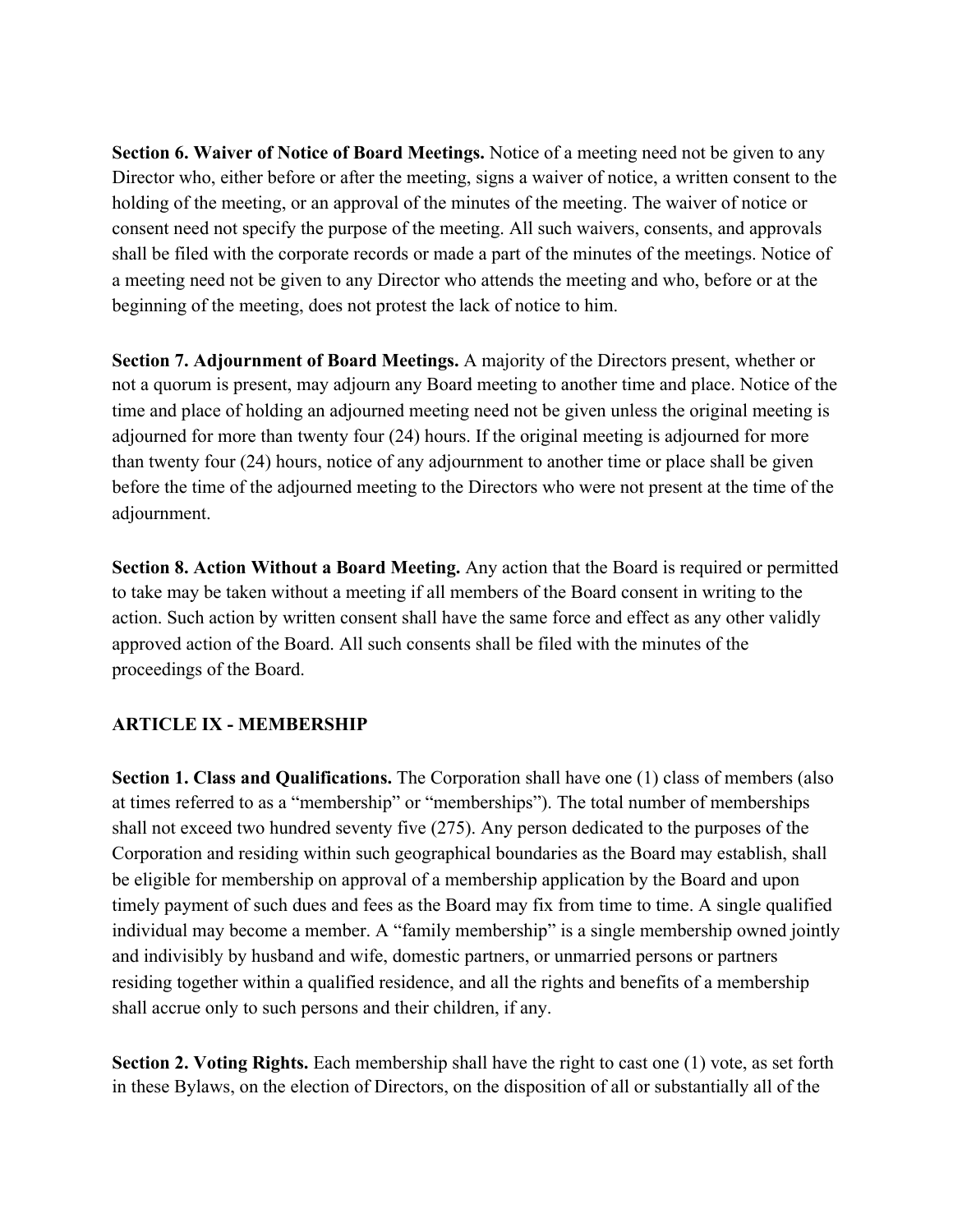Corporation's assets, on any merger and its principal terms and any amendment of those terms, and on any election to dissolve the Corporation. In addition, the members shall have all rights afforded members under the California Nonprofit Mutual Benefit Corporation Law.

**Section 3. Initial Membership Fee.** An initial membership fee shall be established once each year by the Board of Directors.

**Section 4. Membership In Good Standing.** Members who have paid the required dues, fees, and assessments in accordance with these Bylaws and who are not suspended shall be members in good standing.

#### **Section 5. Membership Transfers.**

- **(a) No Involuntary Transfer of Membership.** A membership shall not be subject to attachment and shall not be an asset of the debtor's estate in the event a member files a bankruptcy petition or an assignment for the benefit of creditors. Upon the occurrence of any of the foregoing events or any other similar involuntary transfer, the membership shall automatically revert to the Corporation, and the former member, his heirs, successors and assigns, shall have no right, title, or interest therein. In such an event, the Corporation shall, at such time as it reissues the affected membership, reimburse the former member an amount equal to the Corporation's then-current price for a new membership, less any delinquent dues, fees or assessments.
- **(b) Corporation's Option to Acquire Membership.** Except as expressly otherwise provided in this Article IX, Section 5, no membership shall be sold until it has first been offered for sale to the Corporation at a price to be determined by the Board of Directors. The Corporation shall have a thirty (30) day option to acquire such membership, at the specified price, commencing upon receipt by the Board of written notification of the intended sale. Should the Corporation fail to exercise said option within said thirty (30) day period, the member shall be free to sell his membership to any qualified person, subject to the approval of the Board of Directors.
- **(c) Transfer of Membership with Member's Residence.** In the event a Regular member sells his house which lies within the applicable geographical boundaries, he may sell his Regular membership in the Corporation directly to the purchaser of the house, subject to the approval of the Board of Directors.
- **(d) Transfer Fee.** The Corporation shall have the right to require each member, as a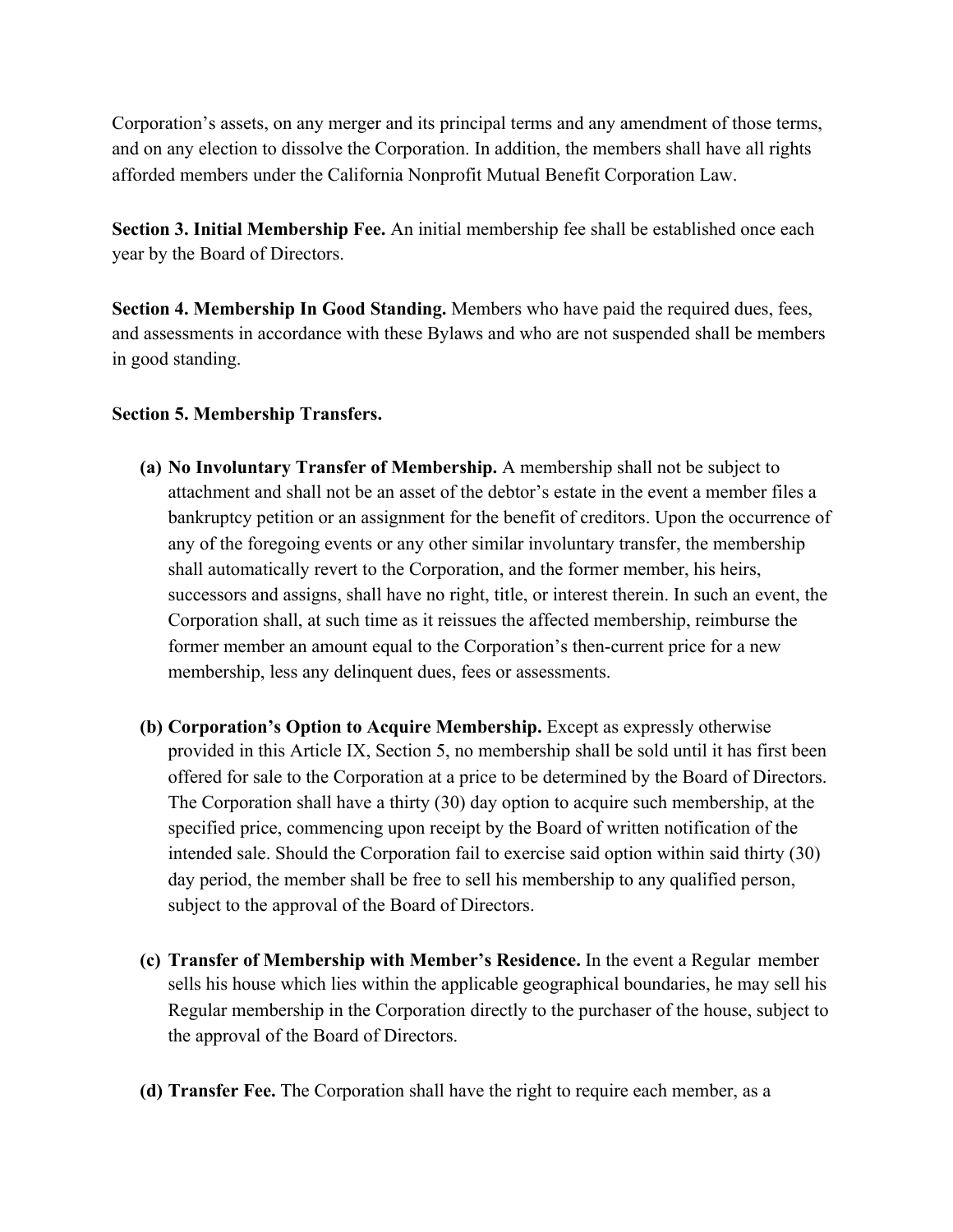condition to the purchase and resale of his/her membership, to pay a reasonable transfer fee to be fixed from time to time by the Board of Directors.

- **(e) Transfer Upon Death.** Upon the death of a member, his/her membership shall automatically revert to the Corporation and shall not become an asset of the decedent's estate. Nevertheless, the Corporation shall pay to the legal representative of the deceased, at such time as the Corporation reissues the membership, an amount as determined by the Board of Directors. In the case of a membership owned jointly and indivisibly as set forth in Section 1 of this Article IX, the death of either co-owning member shall not prejudice the ownership by the surviving member, nor shall the death of both prejudice the ownership of the membership by any surviving children as long as one or more of them owns the real property to which the membership was designated.
- **(f) Waiting List.** The Membership Director will maintain a waiting list of applicants for membership. The priority on the waiting list will normally be established by the date of application unless otherwise directed by the Board of Directors. Applicants on the waiting list shall not be entitled to use the Corporation's facilities.
- **(g) Transfer List:** The Membership Director will maintain a transfer list of members who wish to terminate their relationship with the club. Termination of membership for members in good standing occurs when a qualified new applicant to whom the membership can be transferred is identified. The priority on the transfer list will normally be established by the date a member in good standing provides written notification to the Membership director of their desire to terminate their relationship with the Club. In the event a member on the transfer list is no longer in good standing when a new member is identified, the member wishing to terminate their relationship with the club must promptly take action to remedy the situation; failure to do so may result in said member being moved down the transfer list.
- **(h) Dues.** A member (including any member who has resigned or whose membership has been terminated as specified in Article XIII, Section 2, below) shall continue to pay dues and associated late fees until the actual date of transfer of a Membership in accordance with this Section 5, subject to a proration for any partial calendar year.

#### **ARTICLE X - DUES, FEES AND ASSESSMENTS**

**Section 1. Annual Dues, Fees and Assessments.** Subject to the provisions of these Bylaws, annual or monthly dues, initial membership fees, and assessments shall be established by the Board of Directors. Each member shall provide credit card authorization in order for their dues to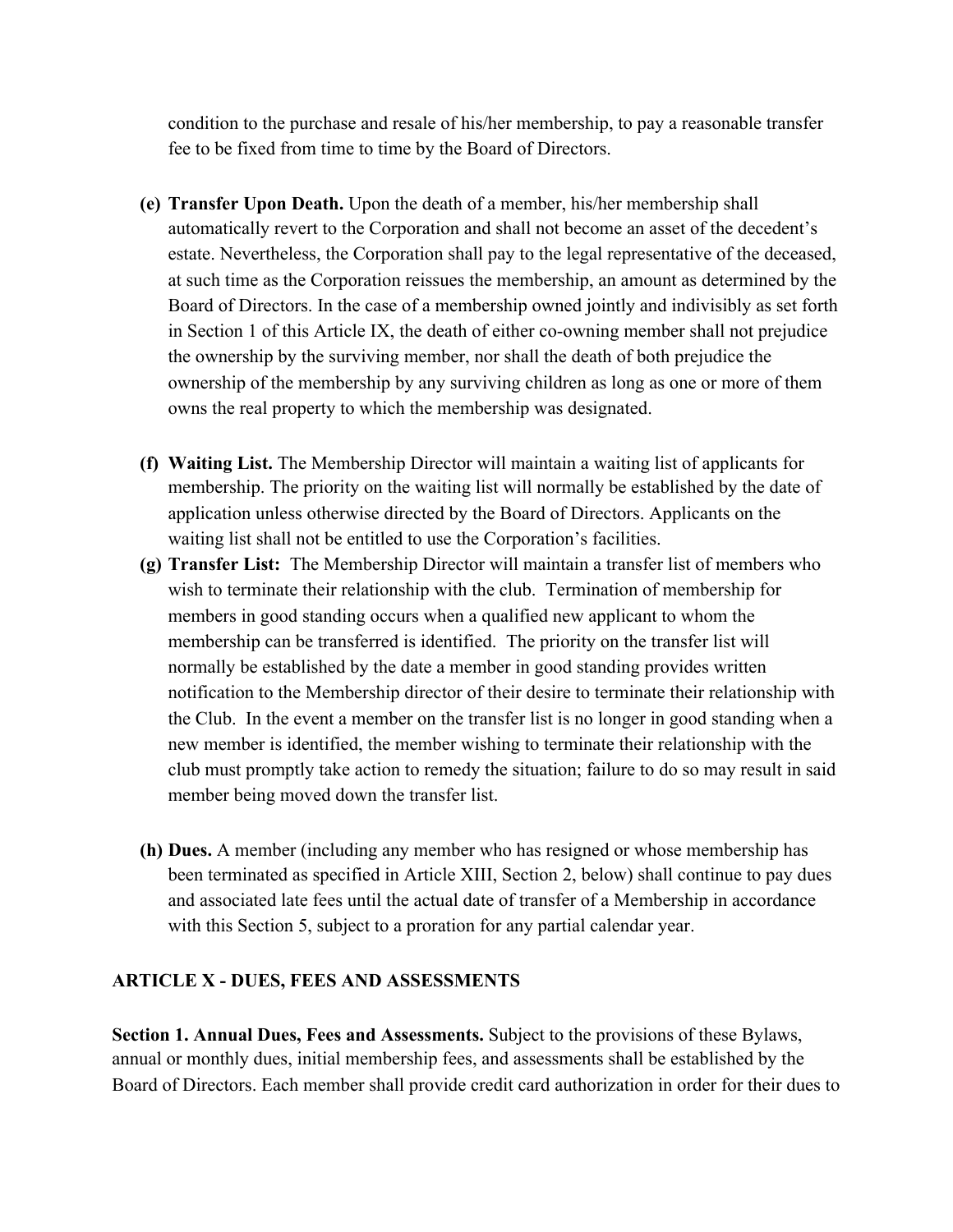be paid at the due date.

**Section 2. Payment Dates.** Each member shall pay dues, fees and assessments within the time and on the conditions set by the Board. The Board may establish penalties for late payment of dues and assessments, and memberships may be terminated in the event of nonpayment of dues and assessments as set forth in these Bylaws.

**Section 3. Vote on Dues, Fees and Assessments.** Dues, fees and assessments established by the Board may be adjusted in accordance with the provisions of these Bylaws, but only by a majority vote of at least two thirds (2/3) of a quorum of members at a membership meeting as specified in Article VII, Section 7, of these Bylaws.

### **ARTICLE XI - USE PRIVILEGES**

The Board of Directors shall establish rules governing the participation and use of facilities by members. The Board shall also determine whether or not guests of members may use the Corporation's facilities and shall establish rules pertaining thereto. The use and operation of the Corporation's facilities shall comply with all requirements of the City of Lafayette, including, without limitation, the City of Lafayette's Mitigated Negative Declaration dated November 16, 2007, and any subsequent amendments thereto.

### **ARTICLE XII - CERTIFICATES OF MEMBERSHIP**

**Section 1. Certificate.** Each membership shall be evidenced by a certificate bearing the signatures of the President and Secretary/Communications Director and carrying the corporate seal of the Corporation.

**Section 2. Certificate Legends.** The statements and conditions contained on the certificate of membership as approved by the Board of Directors are now and hereafter considered a part of these Bylaws.

## **ARTICLE XIII - MEMBERSHIP SUSPENSION, TERMINATION AND EXPULSION**

**Section 1. Suspension of Membership.** A member may be suspended based on the good faith determination by the Board, or a committee of the Board or person authorized by the Board to make such a determination, that the member has failed in a material and serious degree to observe the Corporation's rules of conduct, or has engaged in conduct materially and seriously prejudicial to the Corporation's purposes and interests. A person whose membership is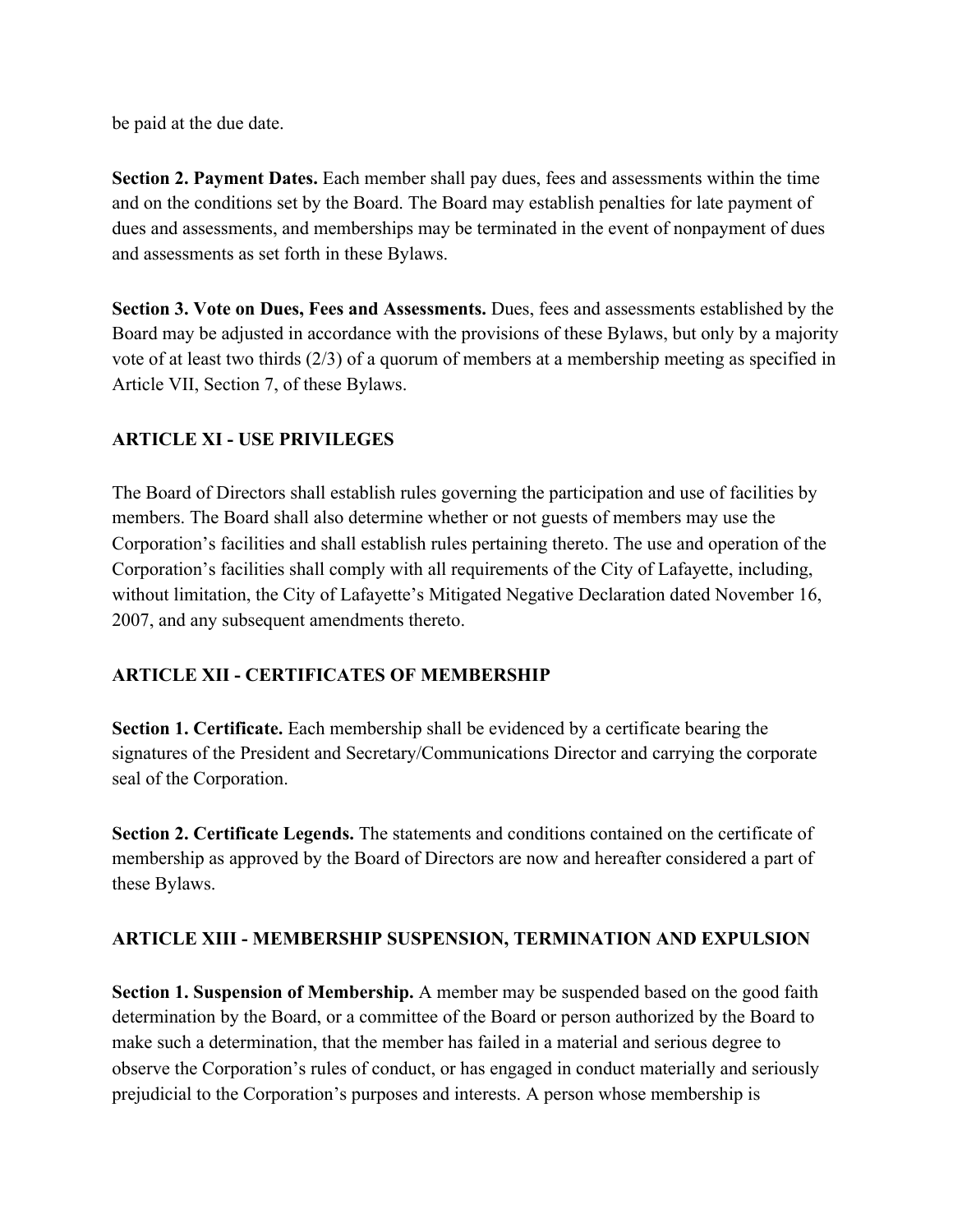suspended shall not be a member during the period of suspension.

**Section 2. Termination of Membership.** A membership shall terminate upon the occurrence of any of the following events:

- **(a)** Resignation of the member (provided, however, any such member who has resigned shall continue to pay dues in accordance with the provisions of Article IX, Section 5(g) above);
- **(b)** The member's failure to pay dues, fees and/or assessments set by the Board for a period of thirty (30) days and thereafter fails to pay said dues, fees and/or assessments within ten (10) days of the date of a written demand from the Corporation to the member that the member cure said delinquency;
- **(c)** Any event that renders the member ineligible for membership, or failure to satisfy membership qualifications; or
- **(d)** Termination of membership and expulsion of the member pursuant to Section 3 of this Article XIII based on the good faith determination by the Board, or a committee or person authorized by the Board to make such a determination, that the member has failed in a material and serious degree to observe the rules of conduct of the Corporation, or has engaged in conduct materially and seriously prejudicial to the Corporation's purposes and interests.

**Section 3. Procedure For Suspension, Termination or Expulsion of a Member.** If grounds appear to exist for suspending or terminating and expelling a member under this Article XIII, the following procedure shall be followed:

- **(a)** The Board shall give the member at least fifteen (15) days' prior notice of the proposed suspension, termination or expulsion and the reasons for the proposed suspension, termination or expulsion. Notice shall be given by any method reasonably calculated to provide actual notice. Notice given by mail shall be sent by first class or registered mail to the member's last address as shown on the Corporation's records.
- **(b)** The member shall be given an opportunity to be heard, either orally or in writing, at least five (5) days before the effective date of the proposed suspension or termination. The hearing shall be held, or the written statement considered by the Board or by a committee of the Board or person authorized by the Board to determine whether the suspension, termination or expulsion should occur.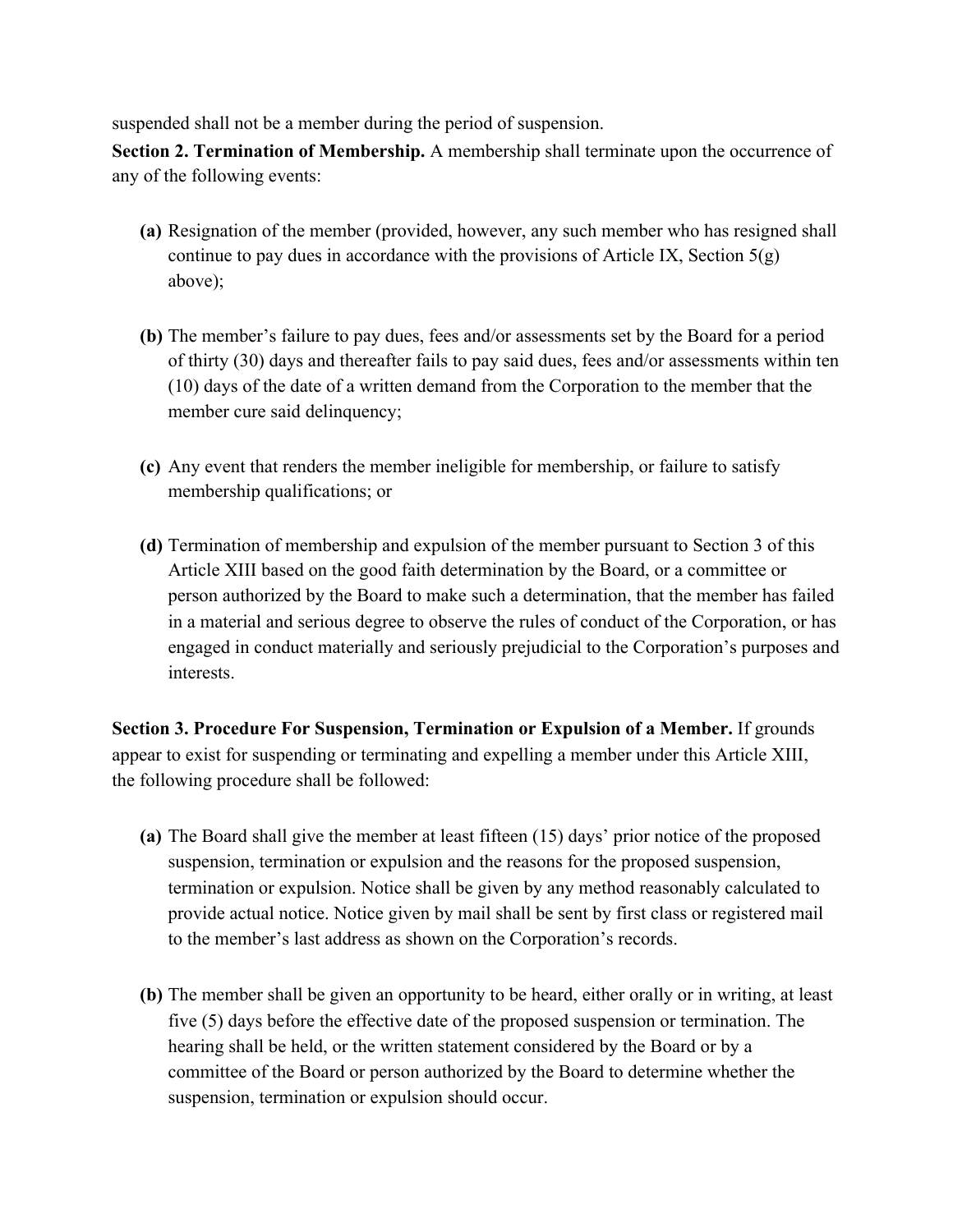- **(c)** The Board or Board authorized committee or person shall decide whether the member should be suspended, terminated or expelled, or sanctioned in any way. The decision of the Board or Board authorized committee, or person shall be final.
- **(d)** Any action challenging a suspension, termination or expulsion of a membership, including a claim alleging defective notice, must be commenced within one (1) year after the effective date of the suspension, termination or expulsion.

**Section 4. Payment To Member After Termination.** In the event a membership is terminated under this Article XIII, the terminated member shall, at such time as the Corporation reissues the terminated membership, receive an amount as determined by the Board of Directors if they are in good standing.

**Section 5. Attorneys' Fees and Costs.** The Corporation may collect all dues, fees and assessments, and any other indebtedness of a member to the Corporation, by filing an appropriate action at law at any time after any of the foregoing becomes due and payable. In any action by the Corporation to collect dues, fees, assessments or other indebtedness from a member, or in an action by the Corporation to recover losses or damages incurred or suffered by the Corporation as a result of a member's conduct, the prevailing party shall be entitled to recover an award of its reasonable attorneys' fees and costs incurred in such action.

#### **ARTICLE XIV - SEAL**

**Section 1. Seal.** The Corporation seal of the Corporation shall consist of a circle having on its circumference the corporate name of the corporation as set forth in Article I and in the center thereof, the word "California" and the date of incorporation as indicated on the Articles of Incorporation.

**Section 2. Use of Seal.** The Seal shall be affixed to all the Corporation's conveyances and other contracts, and all membership certificates.

#### **ARTICLE XV - DISSOLUTION**

**Section 1. Disposition of Assets.** In the event of dissolution of the Corporation, the members of record at the time a certificate evidencing the Corporation's election to dissolve is filed with the Secretary of State or, if no such election is made, at the time an order for winding up and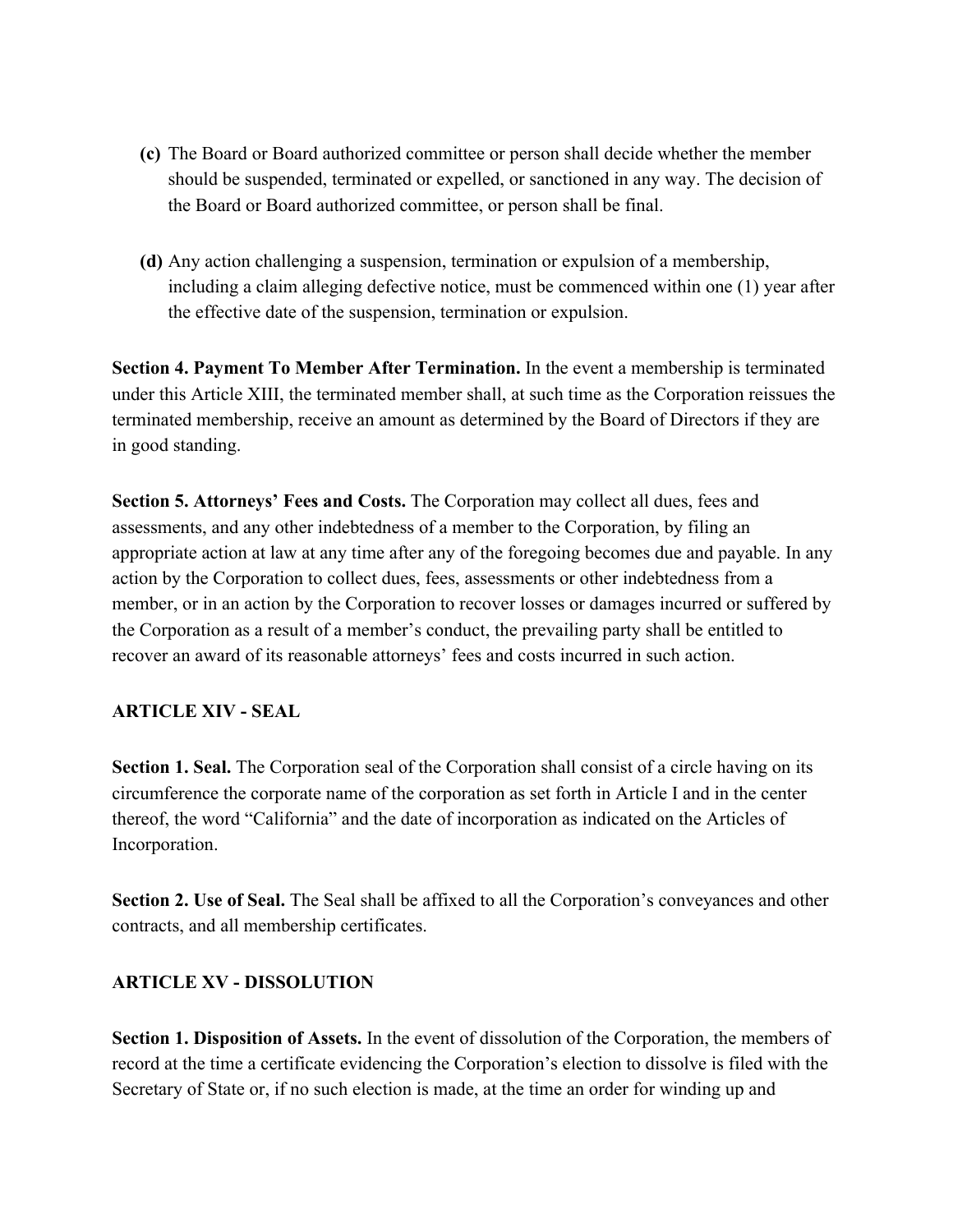dissolution of the Corporation is entered, shall receive a pro rata distribution of the assets of the Corporation in accordance with the California Nonprofit Mutual Benefit Corporation which remain after: (a) return of those assets held upon a valid condition requiring return, transfer, or conveyance, which condition had occurred or will occur; (b) disposition of those assets held in a charitable trust in compliance with the provisions of any trust under which such assets are held; and (c) payment, or adequate provision for payment, of all taxes, penalties, debts, and liabilities of the Corporation or any other payment required under applicable law.

**Section 2. Dissolution Procedures.** Should the Corporation dispose of all its properties and assets, then the Corporation shall be dissolved under the applicable General Corporation Laws of the State of California.

### **ARTICLE XVI - AMENDMENTS**

All amendments, additions, or repeal of these Bylaws shall be approved by a vote of two thirds (2/3) of the members present at any regular annual membership meeting or at a duly called special meeting where a quorum initially exists. A motion for said amendment, addition, or repeal of these Bylaws may not be voted upon by the membership unless written notice of the proposed amendments is given by the Board to the membership at least twenty (20), but not more than ninety (90) days prior to the meeting at which the vote is to occur.

### **ARTICLE XVII - INDEMNIFICATION**

**Section 1. Definitions.** For the purposes of this Article XVII, "agent" means any person who is or was a Director, officer, employee, or other agent of the Corporation, or is or was serving at the request of the Corporation as a Director, officer, employee, or agent of another foreign or domestic corporation, partnership, joint venture, trust, or other enterprise, or was a Director, officer, employee, or agent of a foreign or domestic corporation which was a predecessor corporation of the Corporation or of another enterprise at the request of such predecessor corporation; "proceeding" means any threatened, pending, or completed action or proceeding, whether civil, criminal, administrative, or investigative; and "expenses" includes without limitation attorneys' fees and any expenses of establishing a right to indemnification under Section 4 or 5(c) of this Article XVII.

**Section 2. Indemnification in Actions by Third Parties.** The Corporation shall have power to indemnify any person who was or is a party or is threatened to be made a party to any proceeding (other than an action by or in the right of the Corporation to procure a judgment in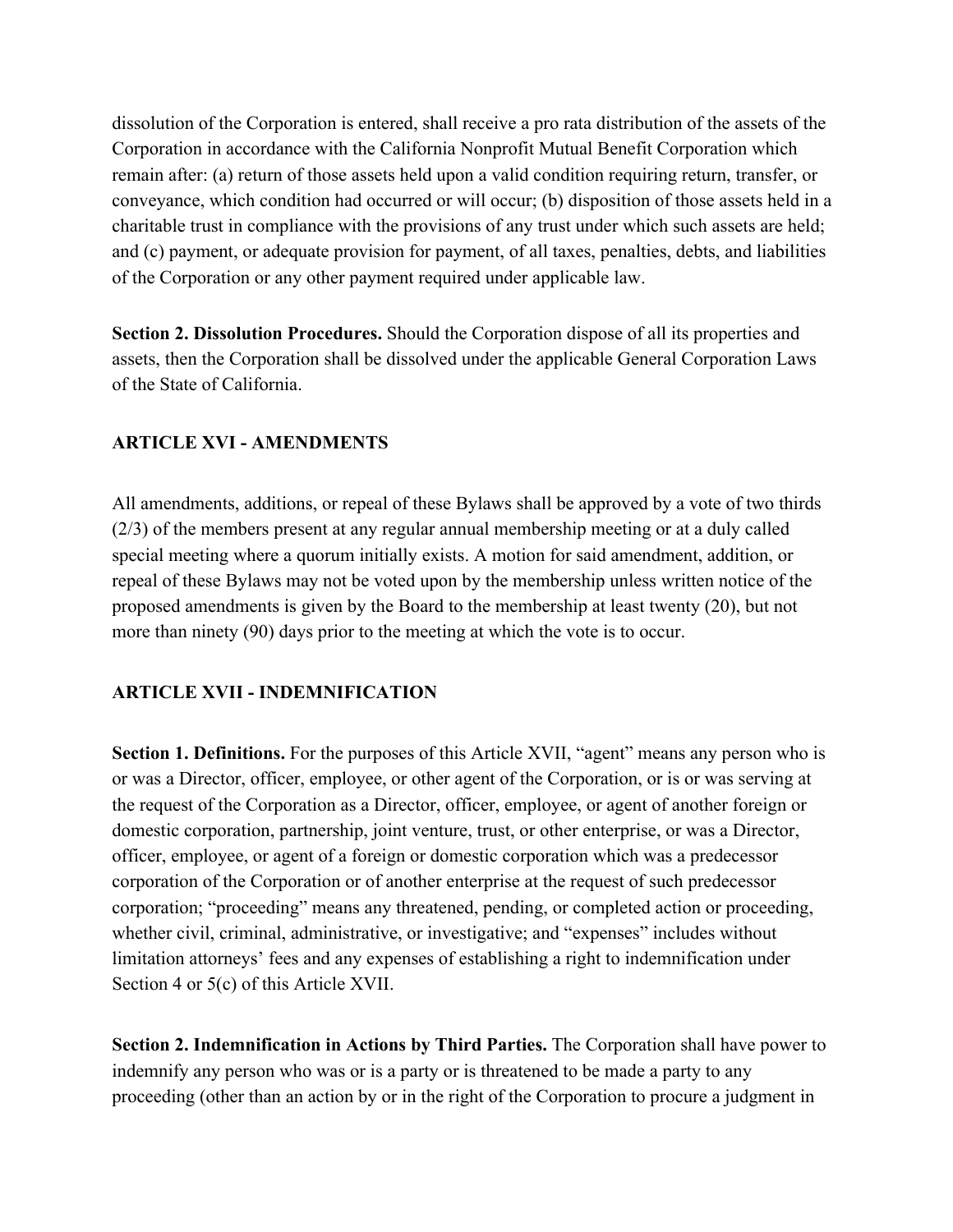its favor, an action brought under Section 5233 of Part 2 (commencing with Section 5110) of the California Nonprofit Public Benefit Corporation Law, made applicable pursuant to Section 7238, or brought by the Attorney General or a person granted relator status by the Attorney General, for any breach of duty relating to assets held in charitable trust), by reason of the fact that such person is or was an agent of the Corporation, against expenses, judgments, fines, settlements, and other amounts actually and reasonably incurred in connection with such proceeding if such person acted in good faith and in a manner such person reasonably believed to be in the best interests of the Corporation and, in the case of a criminal proceeding, had no reasonable cause to believe the conduct of such person was unlawful. The termination of any proceeding by judgment, order, settlement, conviction, or upon a plea of nolo contendere or its equivalent shall not, of itself, create a presumption that the person did not act in good faith and in a manner which the person reasonably believed to be in the best interests of the Corporation or that the person had reasonable cause to believe that the person's conduct was unlawful.

**Section 3. Indemnification of Actions by or in the Right of the Corporation.** The Corporation shall have power to indemnify any person who was or is a party or is threatened to be made a party to any threatened, pending, or completed action by or in the right of the Corporation, or brought under Section 5233 of Part 2 (commencing with Section 5110) of the California Nonprofit Public Benefit Corporation Law, made applicable pursuant to Section 7238, or an action brought by the Attorney General or a person granted relator status by the Attorney General, for breach of duty relating to assets held in charitable trust, to procure a judgment in its favor by reason of the fact that such person is or was an agent of the Corporation, against expenses actually and reasonably incurred by such person in connection with the defense or settlement of such action if such person acted in good faith, in a manner such person believed to be in the best interests of the Corporation, and with such care, including reasonable inquiry, as an ordinarily prudent person in a like position would use under similar circumstances. No indemnification shall be made under this Section 3:

- **(a)** In respect of any claim, issue, or matter as to which such person shall have been adjudged to be liable to the Corporation in the performance of such person's duty to the Corporation, unless and only to the extent that the court in which such proceeding is or was pending shall determine upon application that, in view of all the circumstances of the case, such person is fairly and reasonably entitled to indemnity for the expenses which such court shall determine;
- **(b)** Of amounts paid in settling or otherwise disposing of a threatened or pending action, with or without court approval; or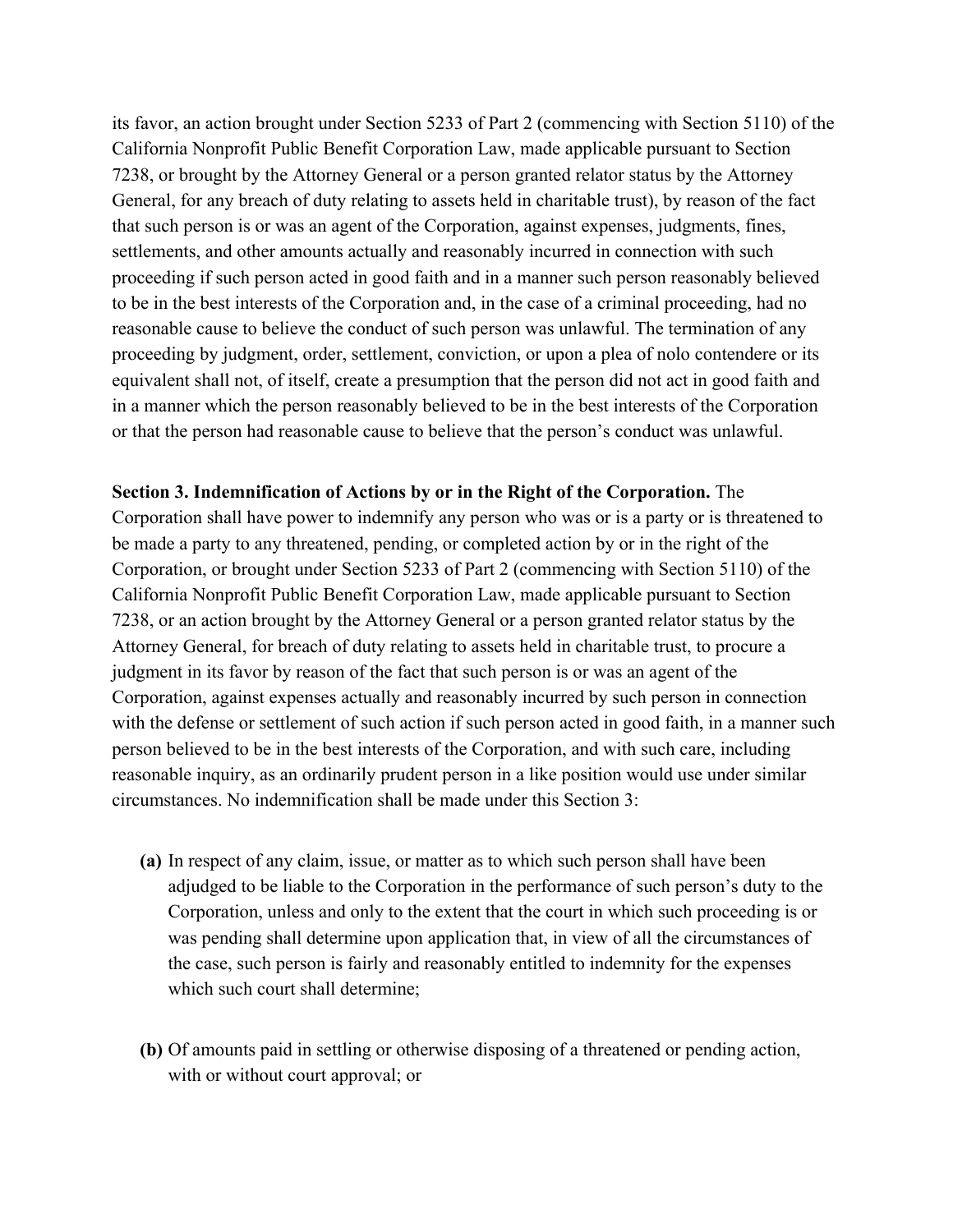**(c)** Of expenses incurred in defending a threatened or pending action which is settled or otherwise disposed of without court approval, unless such action concerns assets held in charitable trust and is settled with the approval of the Attorney General.

**Section 4. Indemnification Against Expenses.** To the extent that an agent of the Corporation has been successful on the merits in defense of any proceeding referred to in Section 2 or 3 of this Article XVII or in defense of any claim, issue, or matter therein, the agent shall be indemnified against expenses actually and reasonably incurred by the agent in connection therewith.

**Section 5. Required Determinations.** Except as provided in Section 4 of this Article XVII, any indemnification under this Article XVII shall be made by the Corporation only if authorized in the specific case, upon a determination that indemnification of the agent is proper in the circumstances because the agent has met the applicable standard of conduct set forth in Section 2 or 3 of this Article XVII, by:

- **(a)** A majority vote of a quorum consisting of Directors who are not parties to such proceeding;
- **(b)** Approval of the members (Section 5034) with the persons to be indemnified not being entitled to vote thereon; or
- **(c)** The court in which such proceeding is or was pending upon application made by the Corporation or the agent or the attorney or other person rendering services in connection with the defense, whether or not such application by the agent, attorney, or other person is opposed by the Corporation.

**Section 6. Advance of Expenses.** Expenses incurred in defending any proceeding may be advanced by the Corporation prior to the final disposition of such proceeding upon receipt of any undertaking by or on behalf of the agent to repay such amount unless it shall be determined ultimately that the agent is entitled to be indemnified as authorized in this Article XVII. The provisions of subdivision (a) of Section 7235 do not apply to advances made pursuant to this **Section** 

**Section 7. Other Indemnification.** No provision made by the Corporation to indemnify its or its subsidiary's Directors or officers for the defense of any proceeding, whether contained in the